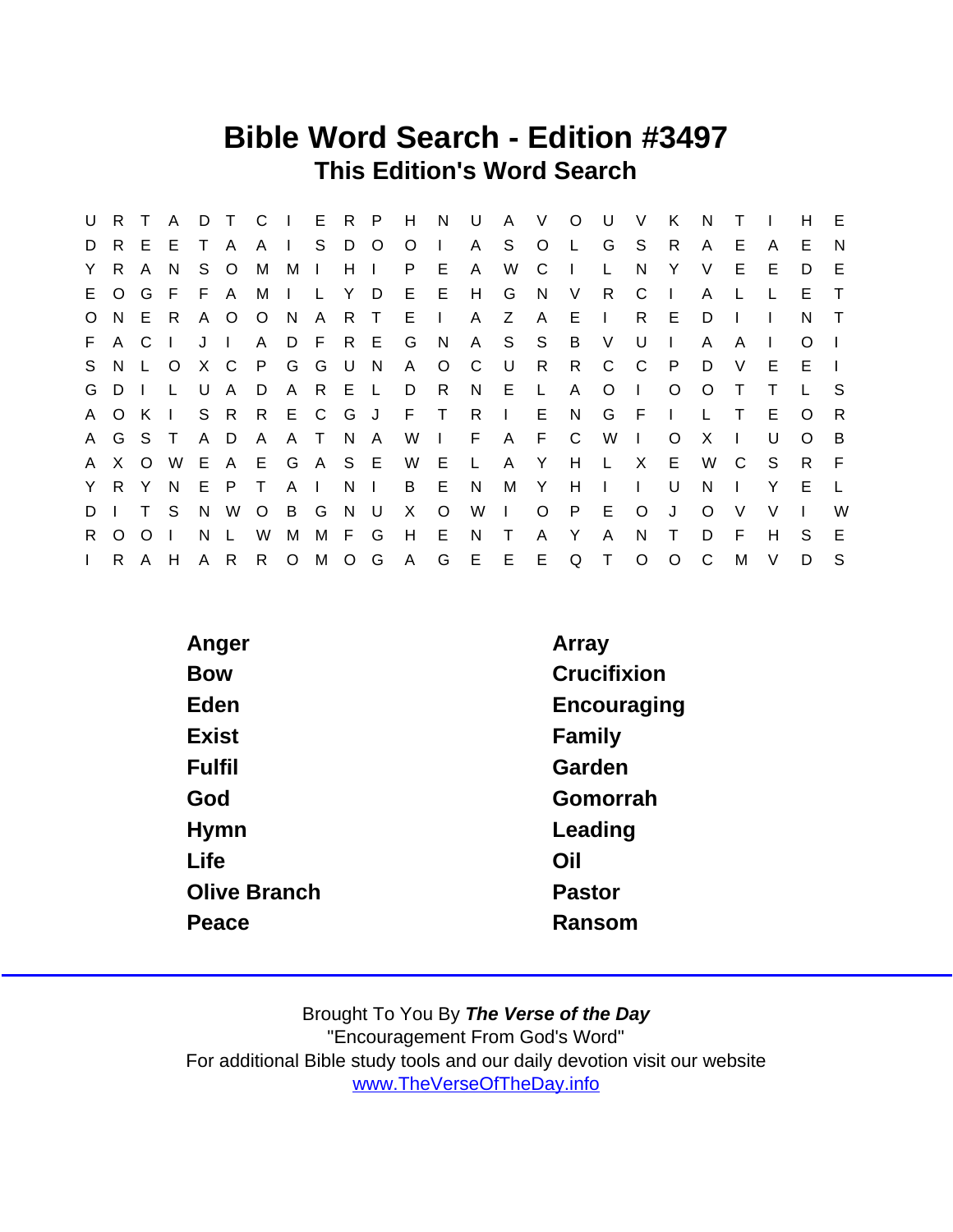### Bible Word Search - Edition #3497 Word Search Answer Guide

|              | ur t         |              |              | a d t   |                 |              | c i     |              | e r p    |             | h            | n              | $\mathsf{u}$ | a               | V            | $\circ$      | U V          |                | k            | n.           | $-t$         | $\mathbf{i}$ | h            | $\mathbf{e}$ |
|--------------|--------------|--------------|--------------|---------|-----------------|--------------|---------|--------------|----------|-------------|--------------|----------------|--------------|-----------------|--------------|--------------|--------------|----------------|--------------|--------------|--------------|--------------|--------------|--------------|
| d            | $\mathbf{r}$ | e            | e            | t       | a               |              | a i     |              | s d o    |             | $\circ$      | - i -          | a            | S.              | $\circ$      | −L.          | G            | <b>S</b>       | $\mathsf{r}$ | a            | e            | a            | E.           | n            |
|              | y R          | A            | N S O        |         |                 |              | Mmi     |              | h i      |             | p            | e e            | a            | W               | $\mathbf{C}$ | $\mathbf{L}$ | $\mathbf{L}$ | N              | <b>y</b>     | V            | $\mathbf{e}$ | e            | D            | e            |
|              | $E$ o g      |              |              |         | f F A M I L Y d |              |         |              |          |             | e e          |                | h.           | g               | n            | V            | $\mathsf{r}$ | C              | $\mathbf{I}$ | a            | L            | $\perp$      | $E - t$      |              |
| $\circ$      | N            | $\mathbf{e}$ | $\mathsf{r}$ | a       | $\circ$         | $\mathsf{o}$ | n,      | a            | r t      |             | e            | - i -          | a            | z a             |              | E            | $\mathbf{i}$ | R.             | $\mathbf{e}$ | D            | -i-          | $\mathbf{I}$ | N            | t            |
|              | f a C        |              | i i          |         | $\mathbf{I}$    |              |         |              |          | a d F R E G |              | $\overline{N}$ |              | A s s           |              | B            | V            | U              | -i-          | a            | A            | - I          | $\Omega$     |              |
| S.           | n            | $\Box$       | $\circ$      | $X$ $C$ |                 |              | P g G U |              |          | n           |              | A o c          |              | <b>u</b>        | $\mathsf{r}$ | R            | $\mathbf{C}$ | $\mathbf{C}$   | $\mathsf{p}$ | d            | $\mathsf{V}$ | E            | $\mathbf{e}$ |              |
| g            | Di           |              | $\mathbf{L}$ | U       | A d             |              | A r     |              |          | E L         | $\mathsf{d}$ | R              | n.           | e —             | $\mathsf{L}$ | A            | $\circ$      | $\Box$         | $\circ$      | $\circ$      | $-t$         | $\mathbf{t}$ |              | s.           |
|              | a O k        |              | $\mathbf{i}$ |         | S R R e C       |              |         |              |          |             | g j F t      |                | R            | $\sim 1$ $\sim$ | e            | N            | $g$ F        |                | $\mathbf{i}$ | $\mathbf{L}$ | $\mathbf{t}$ | e            | $\Omega$     |              |
|              |              |              | a G s T      |         | a D A A T n a   |              |         |              |          |             |              | $W$            | $-F$         | A f             |              | $\mathbf{C}$ | W            | $\mathbf{L}$   | $\circ$      | $\mathsf{X}$ | - i -        | $\mathsf{u}$ | $\Omega$     | b            |
|              | a x O        |              |              | w E     | a E G a S e     |              |         |              |          |             | w E          |                | $\mathsf{L}$ | a Y             |              | $H$ $\perp$  |              | X              | $\mathbf{e}$ | W            | $\mathbf{C}$ | <sub>S</sub> | $\mathsf{r}$ |              |
| V            | R            | V            |              |         | N e P t         |              | a I     |              | $n \mid$ |             | b            | $\mathbf{e}$   | N            |                 | M Y          | H            | -i-          | $\mathbf{L}$   | $\mathsf{u}$ | n            | $\mathbf{i}$ | $\mathsf{V}$ | e            | $\mathbf{L}$ |
|              | di           | t            | S            | n       |                 | W O B        |         | $\mathsf{g}$ | N u      |             | $X$ o        |                | W            | $\mathbf{i}$    | $\circ$      | p            | e            | $\circ$        | - i          | $\mathbf{o}$ | $\mathsf{V}$ | $\mathsf{V}$ | - i          | W            |
| $\mathsf{r}$ | $\Omega$     | $\Omega$     | Ť.           | n       | $\mathbf{I}$    | W            | m       | m            | f G      |             | h            | E              | n            | $\mathsf{t}$    | a            | y            | a            | N              | $-t$         | d            | $\mathbf{f}$ | h.           | S            | $\mathbf{e}$ |
| $i - r$      |              | a            | H            | A R     |                 |              |         |              |          |             | R O M O G a  | $\overline{g}$ | e            | e               | e            | $\mathsf{q}$ | $-t$         | $\mathsf{o}\,$ | $\circ$      | $\mathbf{C}$ | m            | $\mathsf{v}$ | d            | s            |

- Anger: Horizontal **Array: Diagonal** Bow: Horizontal **Crucifixion: Vertical** Exist: Diagonal Family: Horizontal Fulfil: Diagonal Garden: Diagonal Hymn: Horizontal Leading: Diagonal Life: Diagonal **Contact Contact Contact Contact Contact Contact Contact Contact Contact Contact Contact Contact Contact Contact Contact Contact Contact Contact Contact Contact Contact Contact Contact Contact Contact Contac** Olive Branch: Vertical Pastor: Diagonal Peace: Diagonal Ransom: Horizontal
- Eden: Vertical **Encouraging: Diagonal** God: Vertical Gomorrah: Horizontal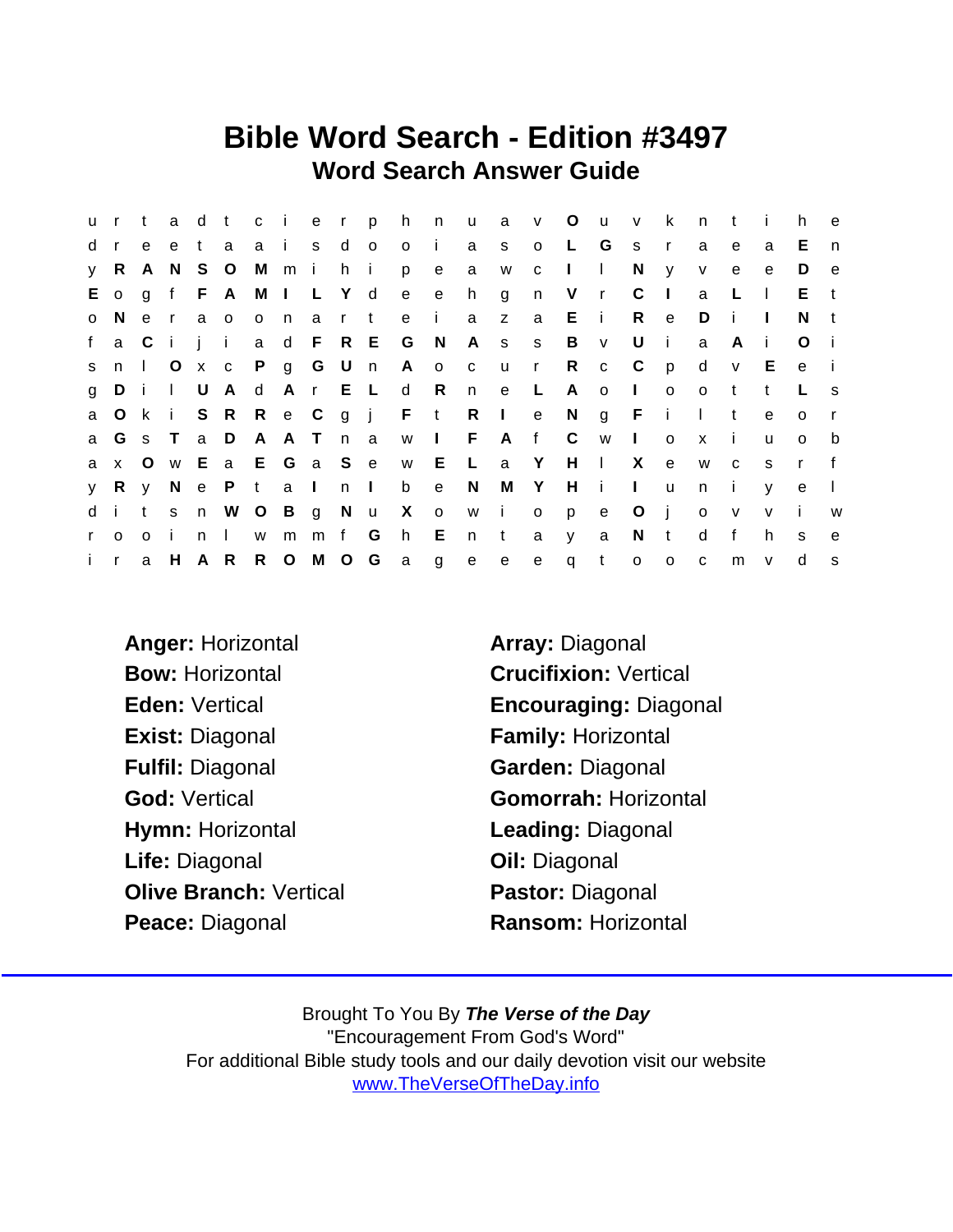# Bible Word Search - Edition #3497 Words Used And Their Definitions

### Anger

A strong feeling of being offended or frustration

Array

An arrangement or order

Bow

To bend at the waist towards someone as a sign of honour

**Crucifixion** 

A method of execution in which a person deemed a criminal would be stripped of all clothing and nailed to a wooden cross or stake to be left to die of suffocation slowly

Eden

Original home of Adam and Eve, said to have been located in modern day Iraq. See Genesis 2:8-15

**Encouraging** 

Uplifting or inspiring; Giving positive peer pressure

Exist

To be; To carry out the functions necessary to survive

Family

A social unit consisting of one or more adults together with the children they care for.

Fulfil

To complete

Garden

A place where plants are grown either for food or as decoration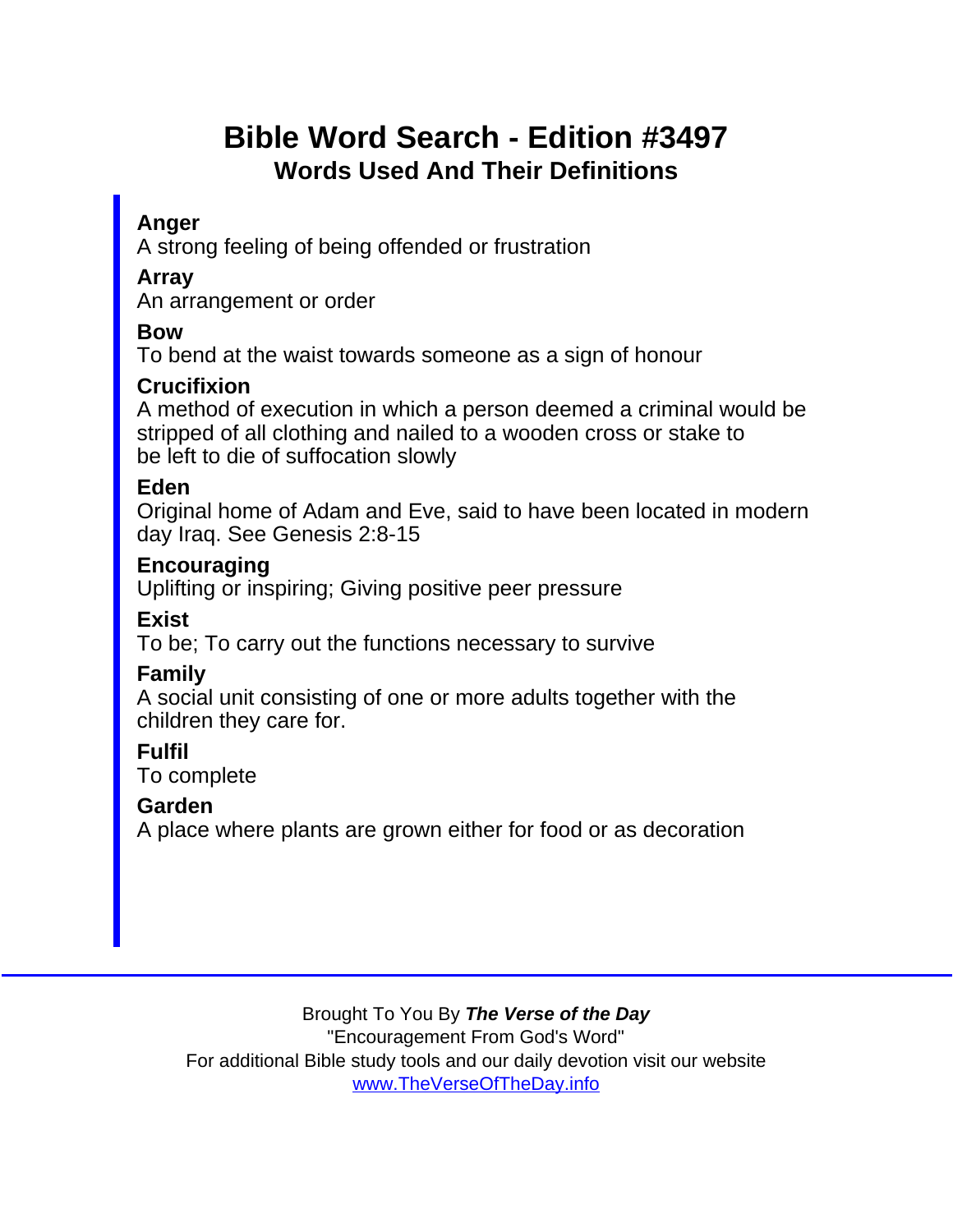# Bible Word Search - Edition #3497 Words Used And Their Definitions - Continued

#### God

His name in Hebrew is YHVH, often pronounced as Yahweh or Jehovah; Only deity worshiped by the Israelites; Main person of the Godhead in the Trinity

Gomorrah

Was destroyed by burning sulfur. The area in which these cities are said to be located near the Dead Sea is filled with a type of sulfur that burns purple. See Genesis 18:16-19:29

Hymn

A song used to praise God

Leading Guiding; Ruling

Life

Existence on the physical or spiritual level

Oil

A thick liquid that was burned in lamps

Olive Branch

A branch that was found by a dove sent out by Noah; Often used as a symbol of peace

Pastor

The highest position of authority in an individual church; a Latin word meaning "shepherd"

Peace

Wholeness, completeness; Opposite of conflict